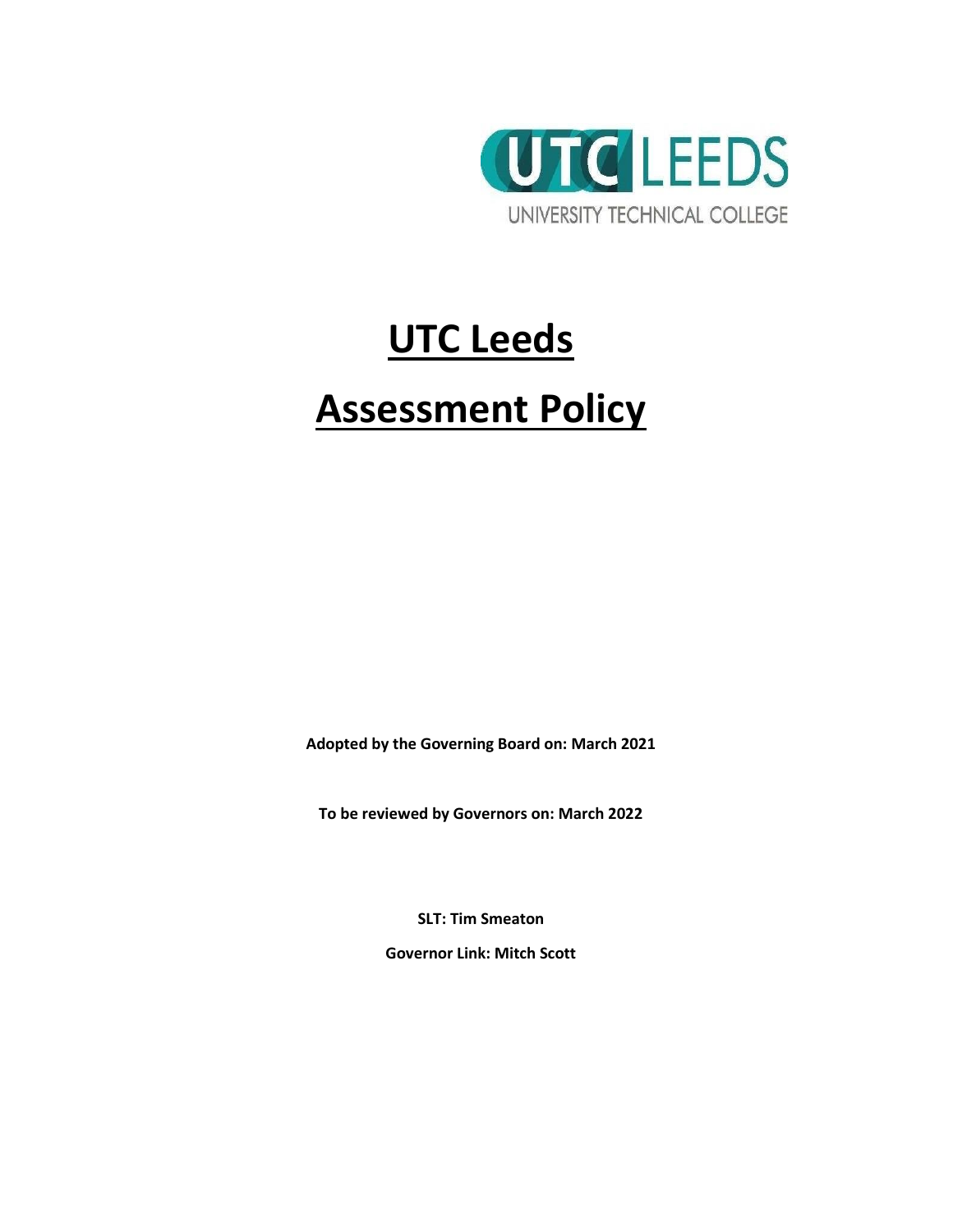### **Statement of principles**

The purpose of this policy is to enable UTC Leeds to:

- Ensure all students will have equal opportunities to be involved in their own learning, progress and performance.
- Emphasise achievement and progress rather than failure, and enable students to improve upon personal best.
- Improve the quality of teaching and learning.
- Raise expectations and standards.
- Realise our vision and aims.
- Use data in an intelligent way, ensuring that we provide teachers and students with information which allows them to progress rather that data which overwhelms.
- Collect summative data on the progress of students but understand that collection of data itself will not aid progress. We believe that an important principle is to use assessment as an intrinsic part of the teaching and learning process.

#### **1. Policy aims**

To make full and effective use of all data collected on students in order to set challenging targets for their performance at all levels.

- To involve students actively in their own learning and progress.
- To ensure that students have a clear idea of how all learning (in lessons, project time and enrichment) contributes to their overall achievement in building knowledge, skills and behaviour.
- To guide students on what they should do to improve their performance and celebrate what they have achieved.
- To give teachers a range of information which will help them know if particular lessons, topics or subjects have been properly understood by all students, and to plan work best suited to each individual.
- To enable PTLs to support and understand students' development.
- To inform parents about their child's progress and encourage their support of the learning process.
- To enable heads of department to evaluate areas of strength and weakness within the department delivery of the curriculum, aiding further development.
- To ensure that School Leaders can monitor progress effectively within the school.
- To provide appropriate information for prospective employers and other external agencies.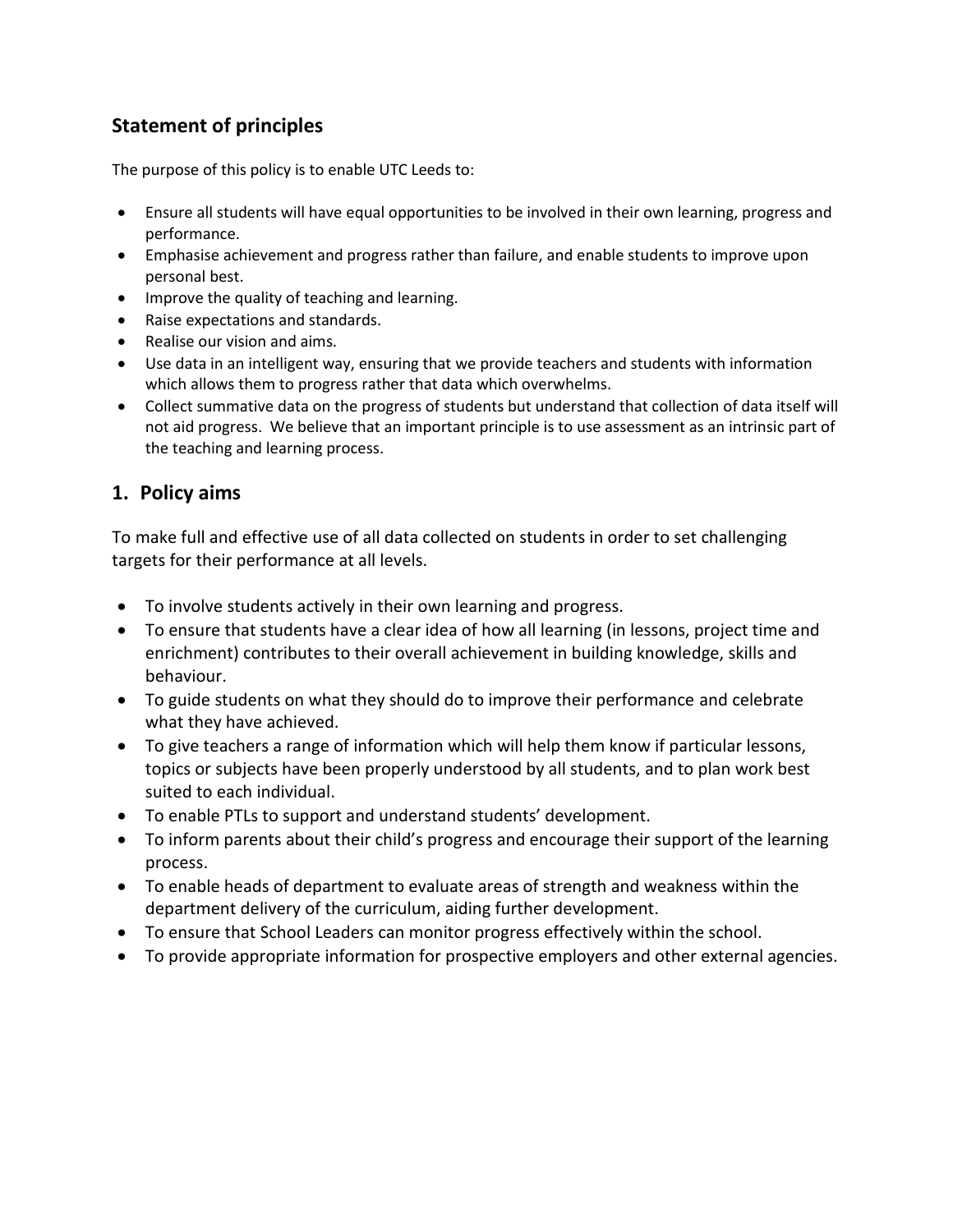#### **1.1. Guidelines**

- We will use coherent and consistent methods of internal assessment and marking to enable students to understand what needs to be done in order to make outstanding progress.
- Classroom assessment will be formal on a regular basis and informal on a continuous basis. It is an expectation that common assessment tasks in schemes of work will be used for moderation and standardisation, and that this portfolio of assessed work will be kept as a faculty assessment tool, exemplifying work at a particular level. Marking will follow the principles set out in the Teaching and Learning Policy and will be adapted by faculties to fit their specific needs.
- Teachers will provide constructive feedback for students enabling them to close any gap between current performance and target grades, or to progress further. Assessment within the faculty will relate to target grades on a regular basis, indicating to students the skills, knowledge and understanding which is typical at a certain level or grade. This information will be accessible to students, for example in wall display.
- An agreed set of assessment data will be centrally recorded.
- Data collection and distribution will be done according to a published timetable which will allow staff to plan their work effectively.
- Data from external examinations, tests and commercial systems will be collected and collated centrally and made available throughout the school as required.
- Class teachers will have data relating to prior performance and target grades. This data will inform the process of planning for lessons and expectations placed upon students.
- Department heads and class teachers will access SMID and use the tools there to analyse their data. Analysis of team performance will be carried out as directed by the Leadership of the college.
- Class teachers will complete a review of their teaching groups in accordance with the assessment schedule. Whole class, group and individual trends will be identified and action plans compiled for each teaching group.
- Students and parents will be actively involved in the assessment process and kept properly informed through effective reports.
- Students will be able to assess themselves against assessment criteria and will know what they have to do to improve.
- The reporting system will give students the opportunity to comment on their progress.
- Students' achievements will not be limited to performance in national tests and examinations but more broadly defined. Full recognition will be given to achievement in all its forms.
- Opportunities and encouragement will be given to participate in a wide range of activities both within departments and in the extra-curricular and enrichment dimensions of the school.
- Records of such participation and the development of skills and behaviours will be kept by pastoral teams and included in formal reporting to parents.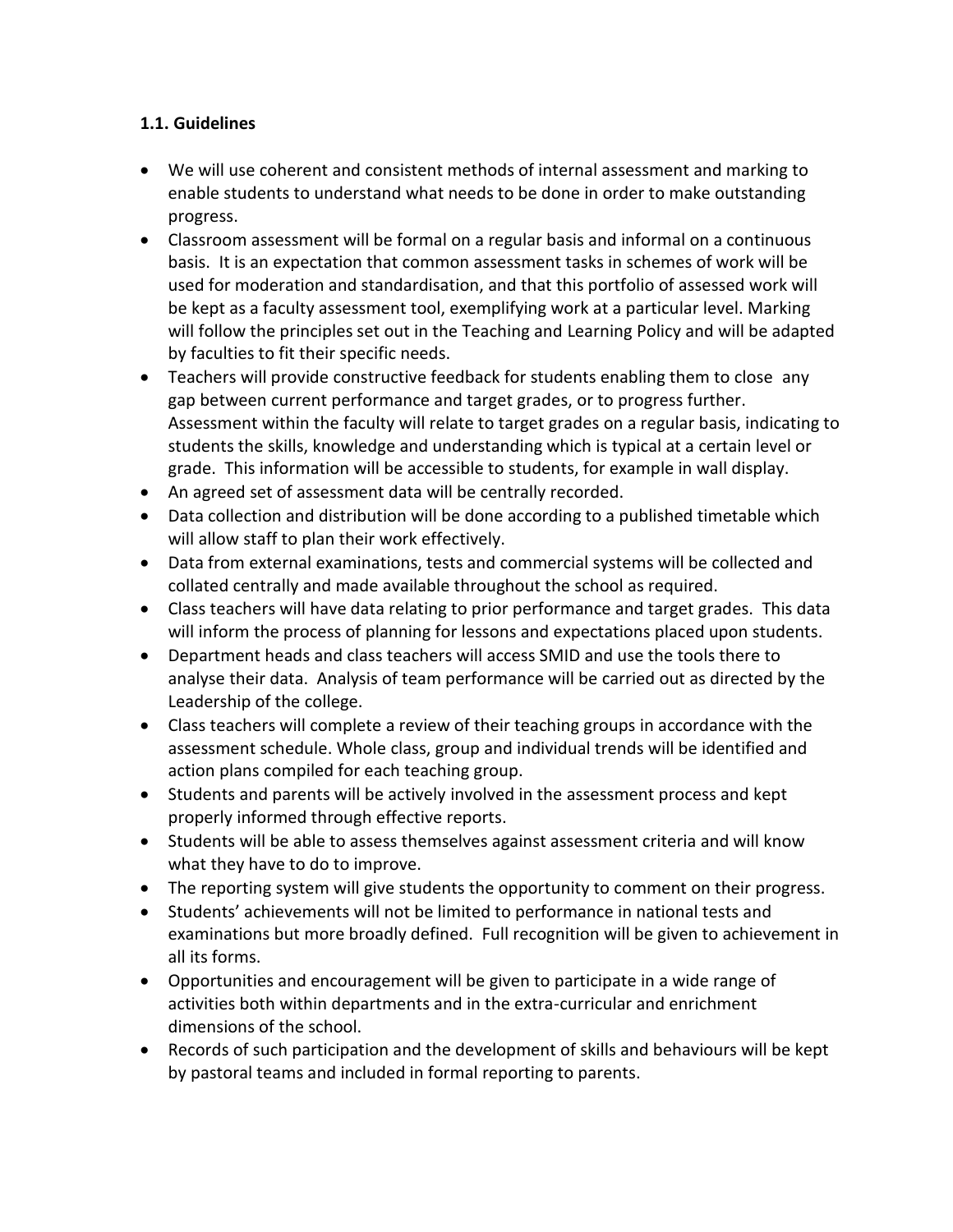- Criteria for grades and levels will be made explicit to students in language that they can easily understand.
- Feedback to students, for example in marking, will place emphasis upon steps towards future progress rather than merely recording levels attained. We recognise that if comments are always juxtaposed with levels and grades they may not be read or heeded.

#### **Teachers should:**

- Consider implications of Assessment for Learning and pedagogical matters relating to assessment (for learning).
- Share clear learning objectives with students and show students what is expected of them plus give clear feedback to students on their performance.
- Ensure that the lesson content is appropriate to the age and ability of the students, using, where appropriate, differentiated materials and resources.
- Demonstrate high expectations of students.
- Value students' contributions and make use of praise and reward to underline the value of achievement.
- Be competent in using a range of datasets for class, sub-group and individuals to inform planning / set challenging targets /provide pertinent feedback / contribute to school monitoring systems.

#### **Heads of Department are to:**

- Action plan, based on data collection.
- Be actively involved in parental consultations.
- Conduct lesson observations.
- Ensure that assessment and marking developments are included in faculty meeting agendas and CPD activities.
- Ensuring compliance with assessment schedule of the school.
- Formulate an action plan with the SLT member with responsibility for teaching and learning following any reviews.
- Manage progress checks.
- Monitor the impact of assessment and marking on student achievement.
- Monitor the quality of assessment and marking of all teachers in their faculty using the agreed self-evaluation process.
- Check the quality of reports/inclusion of extra-curricular achievements of students.
- Sample students' work.
- Support individual teachers where appropriate.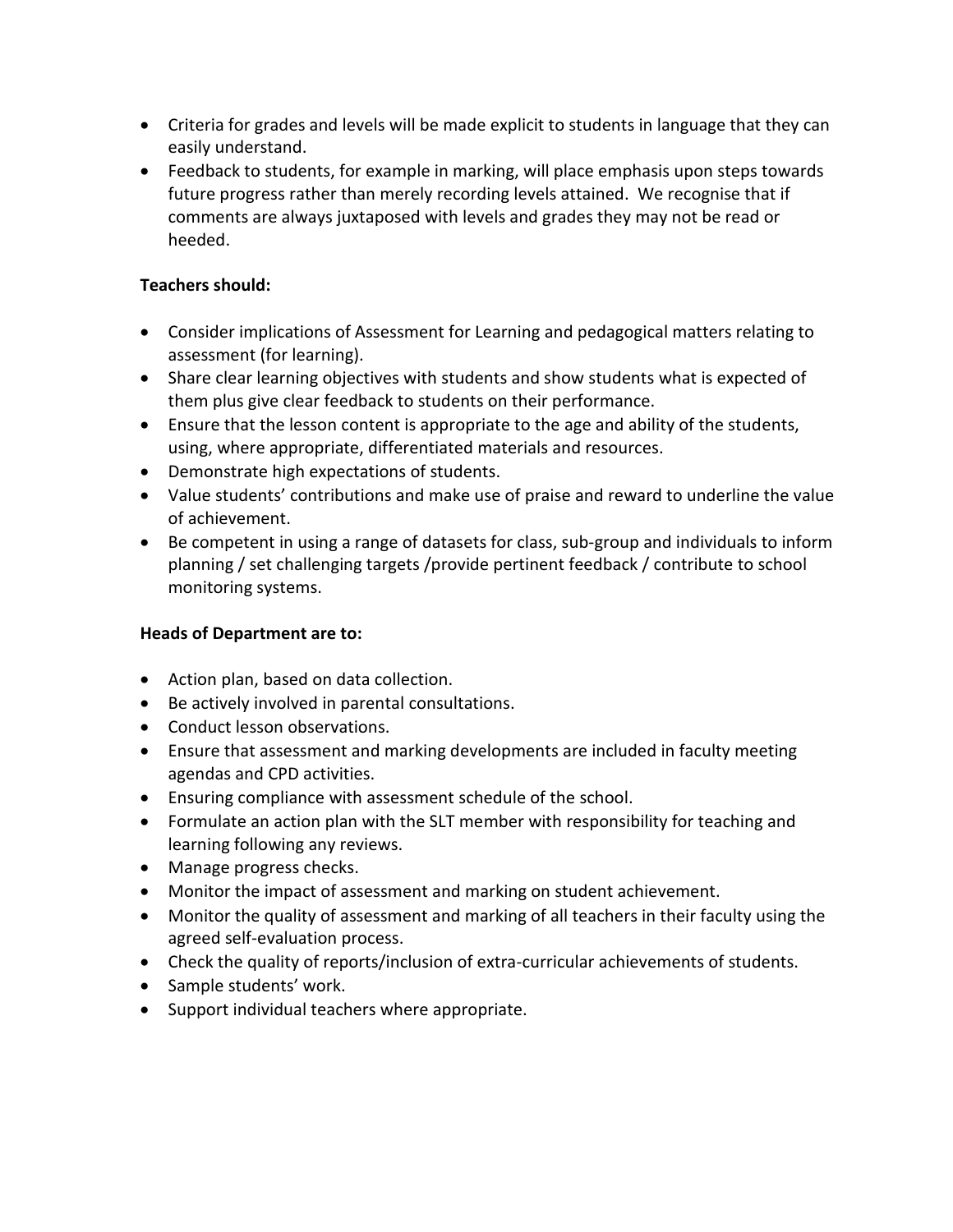#### **Assistant Principal for Data and Assessments is to:**

- Line manage Exams and Data Manager.
- Oversee production of reports of whole school performance.
- Oversee production and management of assessment and reporting cycle.
- Manage a cycle of meetings with HoDs to interpret and understand performance data.
- Hold an overview of performance within year groups.
- Analyse the use of progress checks and data within the pastoral structure.
- Organise target setting interviews between staff and students group.
- Quality assure reports.

#### **Governors are to:**

- Support the use of appropriate assessment and marking strategies by allocating resources effectively.
- Seek to ensure that our staff development and our performance management both promote good quality assessment and marking.
- Monitor the effectiveness of the UTC's assessment and marking approaches through the UTC's self-review processes, which include reports from subject leaders, the Principal's termly report to governors, and a review of the in-service training sessions attended by staff.

#### **2. Monitoring and evaluation**

Monitoring and evaluation of assessment / marking is highly complex and far-reaching. It includes all matters relating to the collection and use of assessment data as well as teaching and learning issues in the classroom. It is the responsibility of all teaching staff to ensure this policy is adhered to. This will be supported by a programme of monitoring and evaluation directed by the link SLT and collated by the Principal; involving all teaching staff in the process.

#### **Monitoring and evaluation checklist below is intended to be illustrative, rather than exhaustive:**

- Formal work sampling by SLT, HoDs and partners on half-termly basis to assess consistency / quality.
- Analysis of student progress and attainment data.
- Performance Management Systems.
- Student voice feedback as well as parental and other stakeholder feedback.
- Faculty SEF cycle as well as subject quality assurance e.g. subject reviews.
- Analysis of exam, controlled assessment and assignment data.